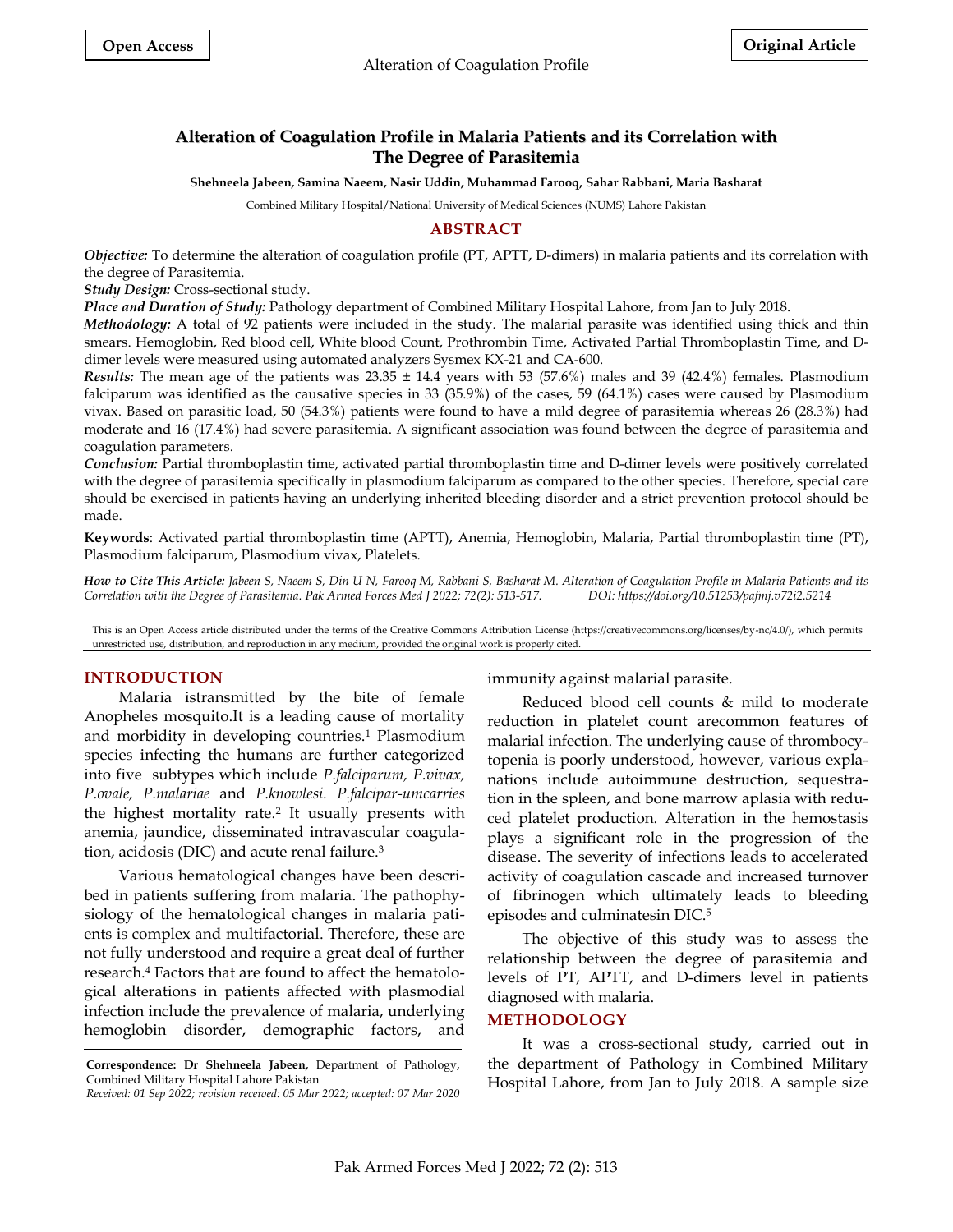of 92 was calculated using online bio Mathsample size calculator (source: G.W. Snedecor& W.G. Cochran) considering the correlation coefficient of 0.29 taken from a study conducted by Ourives *et al,* <sup>6</sup> alpha of 0.05, Power of test 80% and confidence interval of 95%.The sampling technique used was on-probability consecutive sampling.

**Inclusion criteria:** All the cases of malaria, irrespective of age, and gender, which were newly diagnosed were included in the study.

**Exlclusion criteria:** Patients taking any medications especially antimalarial drugs having other hematological disorders, immune-compromised conditions, and acute or chronic liver conditions were excluded from the study.

This study was started after taking approval from the ethical review committee (134/2019). Informed consent was taken from the patients whose samples were collected 3ml of blood was drawn through venepuncture under aseptic conditions into EDTA containing tube. Another 2.5ml of blood was collected in a tube containing 3.8% trisodium citrate coagulant.

Thick smear for malarial parasites were prepared by placing a small drop of blood in the center of the slide and spreading it out with the corner of another slide to cover an area about four times its original size. The smears were allowed to dry for at least 30 minutes at 37oC before staining. The blood smear slides were made and stained with Leishman's stain as described by Bain and Lewis. The slides were examined by the researcher along with qualified pathologists and malarial parasites were identified. Once the presence of parasites was confirmed, a thin film was examined for recognizing the species Plasmodium falciparum, Plasmodium malaria, Plasmodium ovale, and Plasmodium vivax. The smears were examined under 40x and 100x objective oil immersion for species identification. For Malarial parasite identification on smears there were two observer for examination of smear and it required atleast 30-40 min examination according to WHO criteria of malarial species identification.

Estimations of malaria parasites based on thick and thin smear for parasite density against 200 WBCs were done and expressed as the number of parasites per microliter of blood, assuming an average WBC count of 8x109/L of blood multiplied by 100. Several malaria parasites per microliter of blood = number of parasites × (8,000/number of WBCs counted). 7

Basic hematological parameters (hemoglobin (Hb%), white blood cell count (WBC), and platelet counts were generated through an automated hematology analyzer (Sysmex KX-21). Coagulation profile including prothrombin time (PT), activated partial thromboplastin time (APTT) and D-dimer levels were measured using an automated coagulation analyzer (CA-600).

Data was entered using Statistical package for the social science version 23.0. Mean and SD were calculated for numerical variables such as age, Hb, blood cell counts including RBC, platelet, TLC. Percentage and Frequency was calculated for categorical variables like gender and type of malarial parasite. Data were divided into groups based on the type of Plasmodium parasite identified as a causative agent and degree of parasitemia.Comparison between these groups and hematological parameters was calculated using independent samples t-test and one-way ANOVA. Pearson correlation was used to signify the relationship between the degree of parasitemia and coagulation profile (PT, APTT, and D-dimer) consid-ering the *p*-value of ≤0.05 to be statistically significant.

## **RESULTS**

Patients were categorized into three types based on Degree of parasitemia (low, moderate, high) +1-10 Parasites per 100 thick film fields ++ 11-100 Parasites per 100 thick film fields +++ 1-10 Parasites per thick film field ++++ More than 10 Parasites per thick film field. The coagulation profile including PT with control 12 sec, APTT with control 32 sec and D-dimers with normal range <200 ng/l.zA total of 92 patients were included in this study who met the inclusion criteria. The age of the patients ranged from 3-67 years, mean age was  $23.35 \pm 14.4$  years. Males accounted for  $(57.6\%)$ of the study population and (42.4%)were females.

Plasmodium falciparum was identified as the causative species in 33 (35.9%) of the cases and 59 (64.1%) cases were caused by Plasmodium vivax. Based on parasitic load 50 (54.3%) patients were found to have a mild degree of parasitemia whereas 26 (28.3%) had moderate and 16 (17.4%) had severe parasitemia.

A comparison of the hematological parameters and parameters used for coagulation profile analysis between plasmodium falciparum and plasmodium vivax specie was done as shown in Table-I. Hemoglobin concentration and RBC count was significantly increased in patients having plasmodium vivax malaria as compared to those with plasmodium falciparum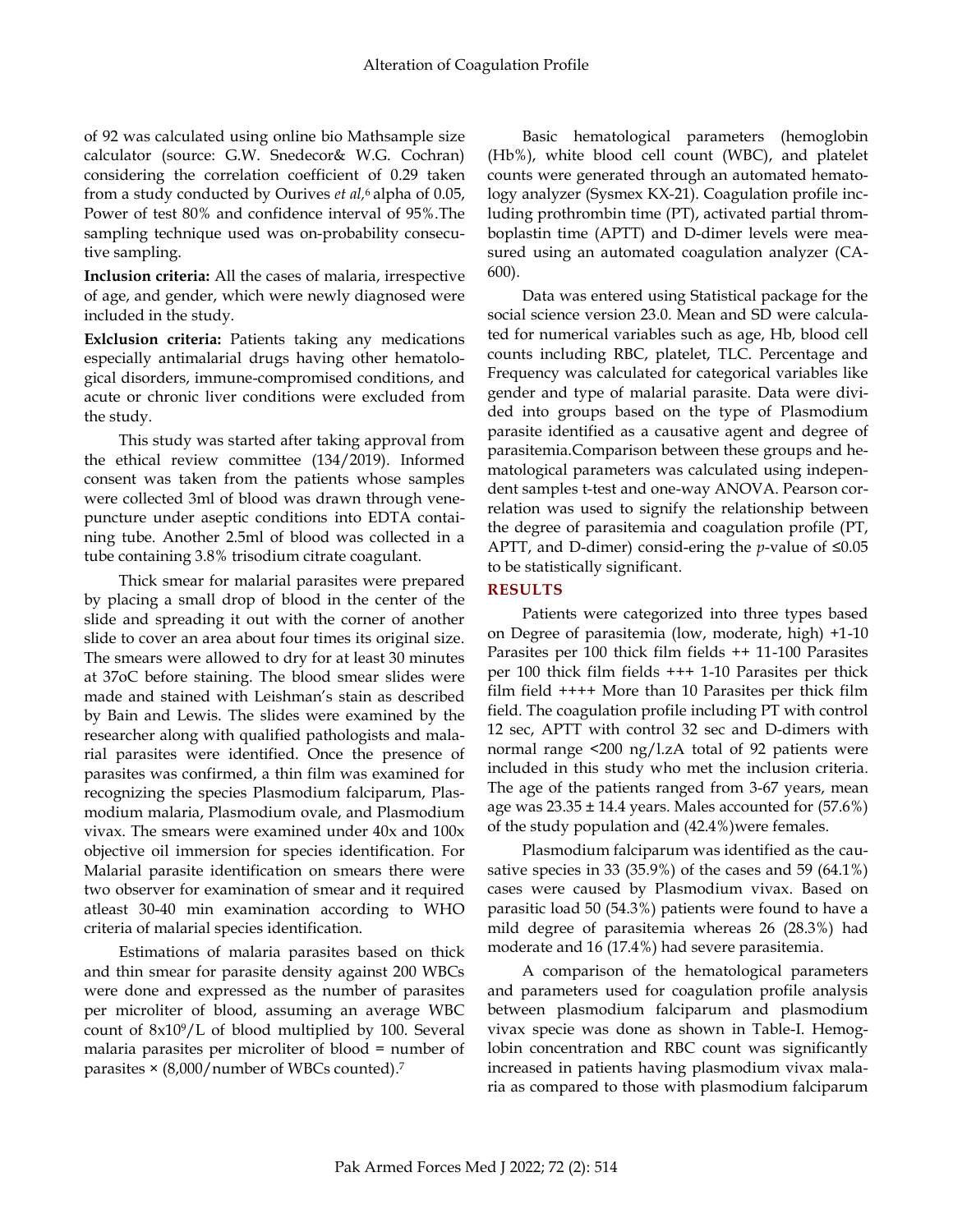specie  $(p=0.001)$ . TLC however was reduced in these patients (*p*=0.001).

**Table-I: Comparison of hematological and coagulation parameters in both species.**

|                         | $p$ . Falciparum<br>$n=30$ | $p$ . Vivax<br>$n=59$ | $p-$<br>value |
|-------------------------|----------------------------|-----------------------|---------------|
| Hb(g/dl)                | $10.24 \pm 0.44$           | $11.33 \pm 0.30$      | 0.001         |
| RBC $(x106 / \mu L)$    | $4.1 \pm 0.09$             | $4.4 \pm 0.11$        | 0.001         |
| Platelet $(x103/\mu L)$ | $94.8 \pm 4.86$            | $93.6 \pm 5.54$       | 0.37          |
| TLC $(x103/\mu L)$      | $7.07 \pm 0.39$            | $6.30 \pm 0.11$       | 0.001         |
| PT (sec)                | $11.78 \pm 0.99$           | $12.03 \pm 0.92$      | 0.27          |
| APTT (sec)              | $39.34 \pm 4.24$           | $39.59 \pm 4.36$      | 0.50          |
| D Dimers $(ng/l)$       | $261.533 \pm 9.25$         | $262.69 \pm 9.02$     | 0.57          |

Analysis of variance was used to assess the effect of the degree of parasitemia on Hb, blood cell counts, and coagulation profile (Table-II). Coagulation parameters (PT, APTT, D Dimers) TLC and platelet counts were significantly affected by degree of parasitemia. An increasing trend was seen among these parameters (Table-II).

**Table-II: Alterations in hematological and coagulation parame-ters related to degree of parasitemia**

|                   | Mild             | Moderate         | <b>Severe</b>    |               |
|-------------------|------------------|------------------|------------------|---------------|
| <b>Parameters</b> | Parasitemia      | Parasitemia      | Parasitemia      | $p-$<br>value |
|                   | $(n=50)$         | $(n=26)$         | $(n=16)$         |               |
| Hb(g/dl)          | $10.86 \pm 0.64$ | $10.9 \pm 0.65$  | $11.13 \pm 0.55$ | 0.356         |
| RBC.              | $4.31 \pm 0.18$  | $4.38 \pm 0.17$  | $4.39 \pm 0.13$  | 0.178         |
| $(x10^6/\mu L)$   |                  |                  |                  |               |
| Platelet          | $98.1 \pm 1.07$  | $88.08 \pm 1.2$  | $90.5 \pm 6.13$  | 0.001         |
| $(x10^3/\mu L)$   |                  |                  |                  |               |
| TLC.              | $6.65 \pm 0.47$  | $6.39 \pm 0.27$  | $6.49 \pm 0.46$  | 0.034         |
| $(x10^3/\mu L)$   |                  |                  |                  |               |
| PT (sec)          | $11.3 \pm 0.5$   | $12.31 \pm 0.49$ | $13.5 \pm 0.51$  | 0.001         |
| APTT (sec)        | $38.08 \pm 4.1$  | $40.5 \pm 3.8$   | $43.56 \pm 2.36$ | 0.001         |
| D Dimers          | $256.2 \pm 4.33$ | $264.8 \pm 3.3$  | $278 \pm 4.4$    | 0.001         |
| (ng/l)            |                  |                  |                  |               |

Alterations in hematological and coagulation parameters related to degree of parasitemia Post hoc analysis revealed a significant difference among various groups (Table-III).

**Table-III: Post Hoc Tukeysanalysis for intergroup comparison.**

|                          | Mild vs  | Mild vs       | Moderate  |
|--------------------------|----------|---------------|-----------|
|                          | Moderate | <b>Severe</b> | vs Severe |
| Platelet $(x10^3/\mu L)$ | 0.001    | 0.001         | 0.01      |
| TLC $(x10^3/\mu L)$      | 0.03     | 0.3           | 0.7       |
| PT (Sec)                 | 0.001    | 0.001         | 0.001     |
| APTT (Sec)               | 0.02     | 0.001         | 0.03      |
| D Dimers $(ng/l)$        | 0.001    | 0.001         | 0.001     |

### **DISCUSSION**

Widespread variation in the causative agents of malaria has been well documented in Pakistani population owing to factors such as variation in harboring capacity of mosquito, health awareness, malaria prevention programs, and a genetic tendency to develop malaria immunity. Patients presenting with any febrile illness or multi-organ failure should be screened for malaria as a differential diagnosis.<sup>8</sup> It has been suggested that most of the malarial patients are under diagnosed despite of having increased parasitemia. It is imperative to have better diagnostic tools for malaria, particularly in the population at an increased risk of contracting the disease such as pregnant women and immune-compromised patients.<sup>9</sup>

In our study, the frequency of *P. viv*ax was higher (64.1%) as compared to *P. falciparum* (35.9%). Similar outcomes were reported in a study conducted by J Muhammad and colleagues in Khyber agency showing a higher prevalence of *P. vivax* in patients presenting with malaria-like symptoms.<sup>10</sup> Khan and coworker also report an increased incidence of *P.vivax* (97.3% ) than that of *P.falciparum* (2.6%) while no case of *P.malariae* and P. ovale was detected.<sup>11</sup>

Abnormalities in the complete blood counts are considered to be the hallmark of malarial infection. In our study, the patients presenting with Plasmodium falciparum showed a greater degree of anemia (i.e, Hb  $10.14 \pm 0.34$  g/dl) as compared to those infected with plasmodium vivax (11.33 ± 0.30 g/dl) (*p*=0.001). However, anemia as low as 4% and as high as 25% have been reported.<sup>12</sup> Haroon *et al,* also reported contrasting results with anemia more prevalent in the plasmodium falciparum group.<sup>13</sup>

One of the commonly occurring clinical entity in the patients having malaria, for which the causative agent is plasmodium falciparum is thromobocytopenia. Many theories have been proposed regarding the underlying cause of thrombocytopenia in patients with malaria, but still there is a great need of research to be done on this topic. Thrombocytopenia was noted in our study population with a mean platelet count of 94.8  $\pm$  4.86 x10<sup>3</sup>/ $\mu$ L in plasmodium falciparum group and 93.6  $\pm$  5.54 x10<sup>3</sup>/ $\mu$ L in plasmodium vivax group (*p*=0.001). In a study conducted by Gupta *et al*, regarding platelet index and count estimation and showing their potential role to predict severity in malaria, concluded that thrombocytopenia was seen in 32 (86.4%) of *P. falciparum* and 105 (90.5%) of *P.vivax* malaria cases.<sup>14</sup> A systematic review conducted by Naing *et al*, concluded that thrombocytopenia is more commonly associated with plasmodium vivax infec-tions.15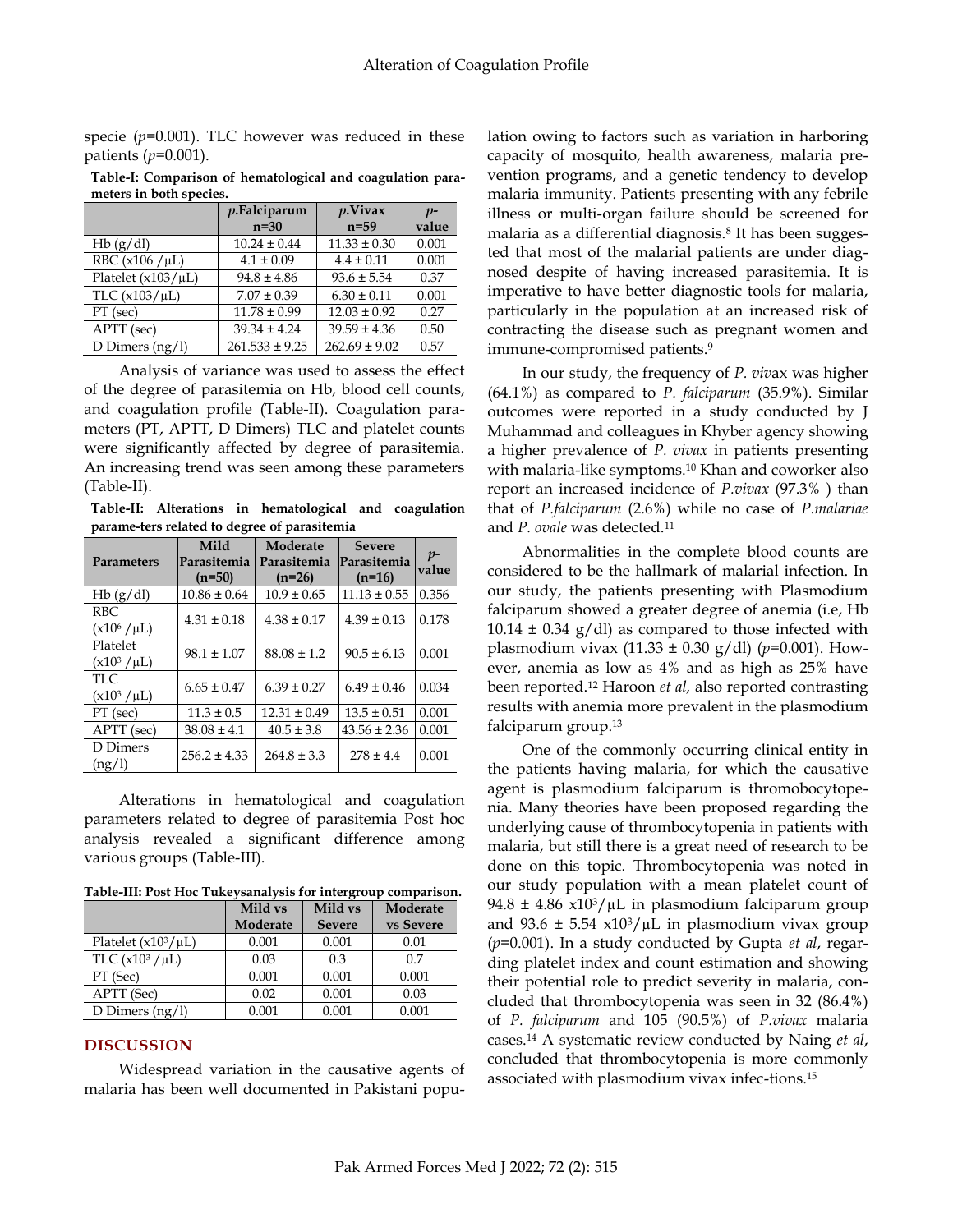Activation of the coagulation pathway has been associated with the plasmodium falciparum infection in patients with all age groups. Various studies have been performed but a great variation was seen in their results. This may be attributed to the relatively small sample size and variable characteristics of patients related to age, ethnicity etc, observed at the time of enrollment into the study. An overall similar observation was however made that plasmodium falciparum caused significant activation of the coagulation pathway. This activation has been directly related to the severity of the disease. Antithrombin complexes, Thrombin levels and the degradation products of fibrin were seen to be raised. Whereas protein C, protein S show a gradual decrease.

Activation of coagulation cascade plays a crucial role in the pathogenesis of malaria via occlusion of small vessels and attachment of red blood cells infected with the malarial parasite to endothelial cells.<sup>16</sup> Evaluation of the effect of the degree of parasitemia on hematological and coagulation parame-ters was done in this investigation. It was seen that degree of parasite load did not affect the Hb, Rbc, and WBC count. However, platelet count and the coagulation profile (PT, APTT, and D dimers) were markedly influenced by the parasitic load. In a study reported by Sirak *et al,* reported that Rbc count, Hb, and Haematocrit levels were markedly reduced in the high parasitemia group as compared to the moderate and mild groups.<sup>17</sup> Our study revealed a positive correlation of degree of parasitemia with thrombocy-topenia, prolongation of PT, APTT, andelevation of D-dimers. As the parasite load increases,the values of PT, APTT, and D dimers also increase showing a marked derangement in coagulation and leading to symptoms such as bleeding tendency. The coagulation profile results concluded that their alteration is not dependant on malarial species but our study shows that plasmodium falciparum and vivax both showed greater coagulation derangement.

A study conducted by Muhammad and coworkers found increased levels of D dimers, PT, and APTT.<sup>18</sup> Riedl *et al*, also revealed a statistically significant derangement in Plasma thrombin levels in patients with parasitic infection.<sup>19</sup> It was suggested that patients suffering from cerebral malaria may end up in DIC or cerebral hemorrhages. Theyrecommend that patients infected with malarial parasite should avoid the use of any drugs which directly or indirectly interfere with the hemostatic or coagulation pathways.

They further suggested to exercise special care in patients having an underlying inherited bleeding disorder.

There is a dire need for further largescale studies in order to better understand that which of the effects related to the hemostasis are directly involved in the pathogenesis of malaria and which of them occur due to the disease progression secondarily. This will further enlighten the clinicians with an ability to provide a better and accurate treatment targeting a specific hemostatic mechanisms.

### **CONCLUSION**

Our findings show thatPT,APTT, and D-dimer levels were markedly raised in patients with plasmodium falciparum infection with severe parasitemiainstead of compared to those in mild or moderate parasitemia.

## **Conflict of interest:** None.

#### **Author's Contribution**

SJ: Conception of the work, data accquistion and article writing, SN:, NUD: Criticle review of manuscript, MF: Data charting in SPSS and ananlysis, SR:, MB: Data acquistion.

#### **REFERENCES**

- 1. Mace KE, Arguin PM, Tan KR. Malaria surveillance-United States, 2015. MMWR Surveill Summ 2018; 67(7): 1-5.
- 2. Lamptey H, Ofori MF, Kusi KA, Adu B, Owusu-YeboaE, Kyei-Baafour E, Arku AT et al. The prevalence of submicroscopic Plasmodium falciparum gametocyte carriage and multiplicity of infection in children, pregnant women and adults in a low malaria transmission area in Southern Ghana. Malar J 2018; 17(1): 1-2.
- 3. Basu S, Sahi PK. Malaria: an update. Ind J Pediatr 2017; 84(7): 521-528.
- 4. Milner DA. Malaria pathogenesis. Cold Spring Harb. Perspect Med 2018; 8(1): a025569.
- 5. Shah S, Billah M, Shinwari N, Basharat A, Shah M. Study of Haematological Parameters in Plasmodium Vivax Malaria inMardan, Khyber Pakhtunkhwa. J. Saidu Med Coll 2020; 9(2): 265-269.
- 6. Ourives SS, Borges QI, Dos Santos DS, Melo EC, de Souza RM, Damazo AS. Analysis of the lymphocyte cell population during malaria caused by Plasmodium vivaxand its correlation with parasitaemia and thrombocytopaenia. Malar J 2018; 17(1): 303- 306.
- 7. S. Halim, T. R. Bretschneider, Y. Li, P. R. Preiser and C. Kuss, "Estimating malaria parasitaemia from blood smear images," 2006 9th International Conference on Control, Automation, Robotics and Vision 2006; 2(1):pp 1-6.
- 8. Ragavan KV, Kumar S, Swaraj S, Neethirajan S. Advances in biosensors and optical assays for diagnosis and detection of malaria. Biosens. Bioelectron 2018; 15(105): 188-210.
- 9. Wongsrichanalai C, Barcus MJ, Muth S, Sutamihardja A, Wernsdorfer WH. A review of malaria diagnostic tools: microscopy and rapid diagnostic test (RDT). Am. J. Trop. Med. Hyg 2007; 77(6): 119-127.
- 10. Mohammad J, Rahim F, Ali S. Malaria; causal parasite and clinical features in pediatric patients. J Med Sci 2014; 22(1): 39-42.